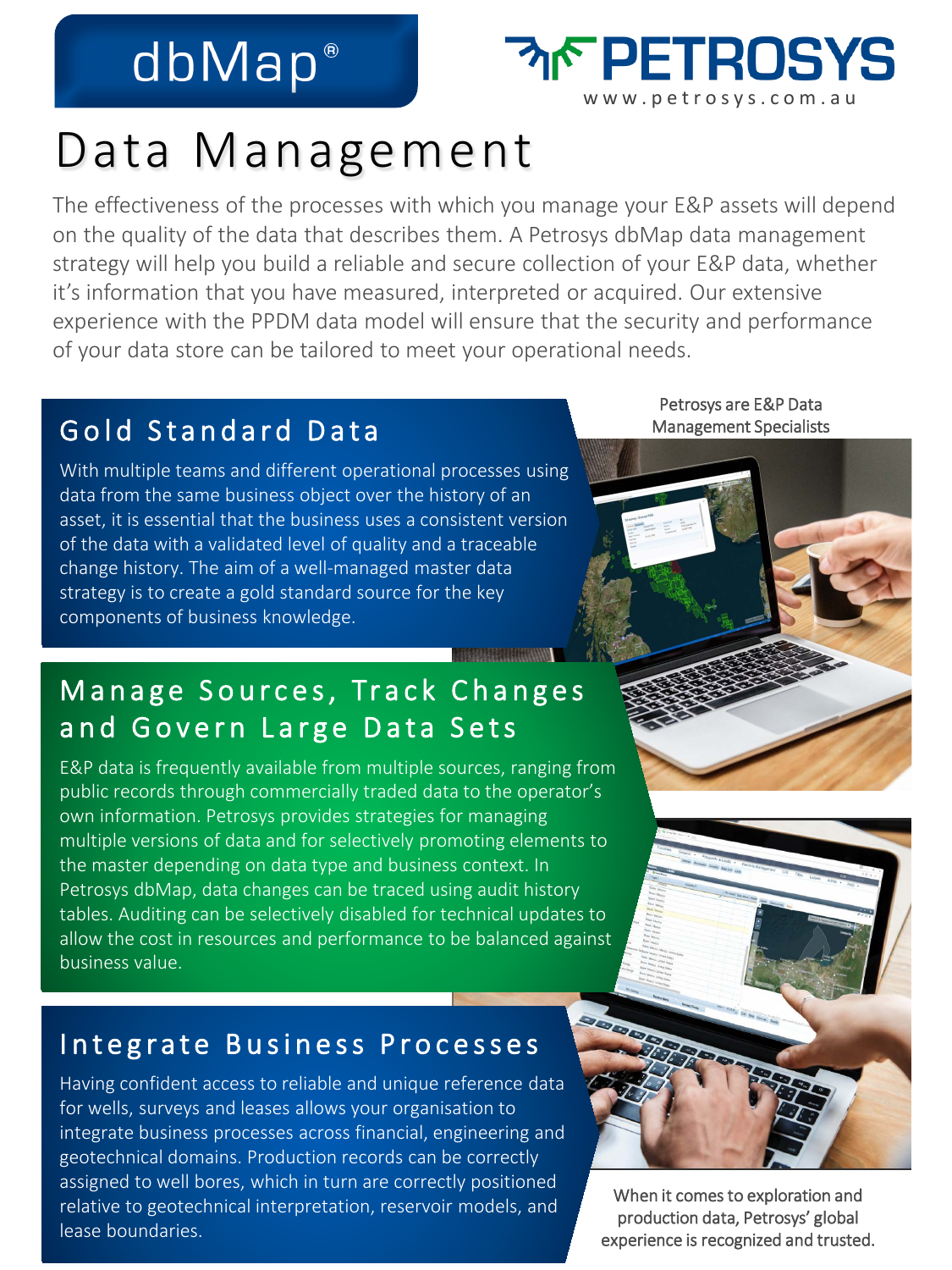### Desktop and Web Interfaces

Petrosys provides both a desktop map interface (accessible through Windows or Linux) and the dbMap Web interface that features industry-leading interactive performance in an easily deployed web browser environment. Both interfaces allow you to browse, query, report and edit your master data store. The dbMap solution can also be cloud hosted or implement on-premise.



### Effective Technical Data Assembly

In putting together data acquired over decades of field development, drilling and seismic surveys, the resolution of inconsistencies, errors and data gaps can not only be a time consuming distraction but can also lead to poor interpretations and missed targets. The improved knowledge of data availability provided by the dbMap and dbMap Web user interfaces means the best data is used with confidence.

### Delve into Original Data Sources

When users suspect a problem with data from a well or survey, managed access to unstructured datasets allows them to drill down into the original source data to more rapidly and reliably resolve inconsistencies or add critical missing knowledge. Errors in simple numbers such as the elevation reference for a well, for example, can completely negate the value of the well in a data set. Being able to check a suspicious elevation against an original well completion report may be the key to reliable inclusion of additional formation picks or checkshot surveys in a sparsely drilled region..

### Manage Unstructured Data

Records Management (RM) in the dbMap® PPDM model supports cataloguing of unstructured digital and physical data such as well logs, seismic data sets, core samples and images, and document collections. Links to both the E&P master data and any existing document or file storage systems open effective knowledge streams between specialised data stores.

## PPDM Wells, Seismic & RM

Petrosys supports a substantial footprint of the PPDM data model for well and seismic data. The well data coverage includes well header, directional surveys, well logs, tops, cores and monthly production. Seismic coverage includes 2D and 3D spatial data, acquisition and processing histories.



#### Informative Dashboards.



#### View, Understand and Drill Down.

|          | and maids \$3000 interval points and an ap-<br>Basins<br>Fields<br>÷ |      | <b>Facilities</b><br>Seismic -        | Prospects & Leads . | Records Management      | GIS                                                                                                                  | Tries        | Leases | Admin · | 99401<br><b>VL38</b> x17.2.223510<br>Help - |
|----------|----------------------------------------------------------------------|------|---------------------------------------|---------------------|-------------------------|----------------------------------------------------------------------------------------------------------------------|--------------|--------|---------|---------------------------------------------|
|          |                                                                      |      |                                       |                     |                         |                                                                                                                      |              |        |         |                                             |
|          | ech common fields                                                    |      | Search Advanced Queries Map AOI Lists |                     |                         |                                                                                                                      |              |        |         |                                             |
|          |                                                                      |      |                                       |                     |                         |                                                                                                                      |              |        |         |                                             |
|          | Basin : Wilahermosa Uplift, Basin, Mexico  U\$6\$                    |      |                                       |                     |                         |                                                                                                                      |              |        |         | $\cdots$                                    |
| $\cdots$ | I Q D Q B Map Report @NewBasin                                       |      |                                       |                     |                         |                                                                                                                      |              |        |         | $0.0 \times x$                              |
|          | Rasin name                                                           | Tipe | Country <sup>2</sup>                  |                     | Oil show Gas show Water | Basin Record info Map                                                                                                |              |        |         |                                             |
|          |                                                                      |      | mexico                                |                     |                         |                                                                                                                      |              |        |         |                                             |
|          | 18 V. Mazadan Rasin                                                  |      | <b>Basic Mexico</b>                   |                     |                         | E                                                                                                                    |              |        |         |                                             |
|          | 19 2 Chicantepec Basin                                               |      | Basin Mexico                          |                     |                         |                                                                                                                      |              |        |         | Campechy                                    |
|          | 20 V. Jalsos-Daxaca Platform                                         |      | Basin Mexico                          |                     |                         |                                                                                                                      |              |        |         |                                             |
|          | 21 2. Veracruz Rasin                                                 |      | Rasin Mexico                          |                     |                         |                                                                                                                      |              |        |         |                                             |
|          | 22 V. Vilabermosa Ubilt                                              |      | <b>Basin Mexico</b>                   |                     |                         |                                                                                                                      |              |        |         |                                             |
|          | 23 / Saline-Comalcalco Basin                                         |      | Basin Mexico                          |                     |                         |                                                                                                                      |              |        |         |                                             |
|          | 24 2 Macuspana Basin                                                 |      | Basin Mexico                          |                     |                         | an Zeebale                                                                                                           |              |        |         |                                             |
|          | 26 / Serra Madre Oriental Foldbelt                                   |      | Rasin Mexico                          |                     |                         |                                                                                                                      |              |        |         | <b>LONGHOMP</b>                             |
|          | 26 R Tuxla Uplift                                                    |      | Rasin Mexico                          |                     |                         | przecośco                                                                                                            | Comatability |        |         |                                             |
|          | 27 Z Guerrero Basin                                                  |      | Basin Mexico                          |                     |                         |                                                                                                                      |              |        |         |                                             |
|          | 8 V. Chiapas Massif                                                  |      | Rasin Mexico                          |                     |                         |                                                                                                                      |              |        |         |                                             |
|          | 2. Bala California Backbone                                          |      | Rasin Mexico, Mexico, United States   |                     |                         |                                                                                                                      |              |        |         | de Pero                                     |
|          | 2 Southern Arizona-Southwestern Ne Basin Mexico, United States       |      |                                       |                     |                         |                                                                                                                      |              |        |         |                                             |
|          | South-Central New Mexico                                             |      | Basin Mexico, United States           |                     |                         |                                                                                                                      |              |        |         |                                             |
|          | Permian Basin                                                        |      | Basin Mexico, United States           |                     |                         |                                                                                                                      |              |        |         |                                             |
|          | Bonoran Basin and Range                                              |      | Rasin Mexico United States            |                     |                         |                                                                                                                      |              |        |         |                                             |
|          | thushuan Basin and Range                                             |      | Rasin Mexico, United States           |                     |                         |                                                                                                                      |              |        |         |                                             |
|          | extern Gulf                                                          |      | Basin Mexico, United States           |                     |                         |                                                                                                                      |              |        |         |                                             |
|          |                                                                      |      |                                       |                     |                         | Created by PETROSYS on DI-JAN 2014 Last updated by ALEC on DR.J.R. 2014<br>Vew 1 - 43 of 43 Edit New Save as. Delete |              |        |         |                                             |
|          |                                                                      |      |                                       |                     |                         |                                                                                                                      |              |        |         |                                             |

Access and Update Detailed Data.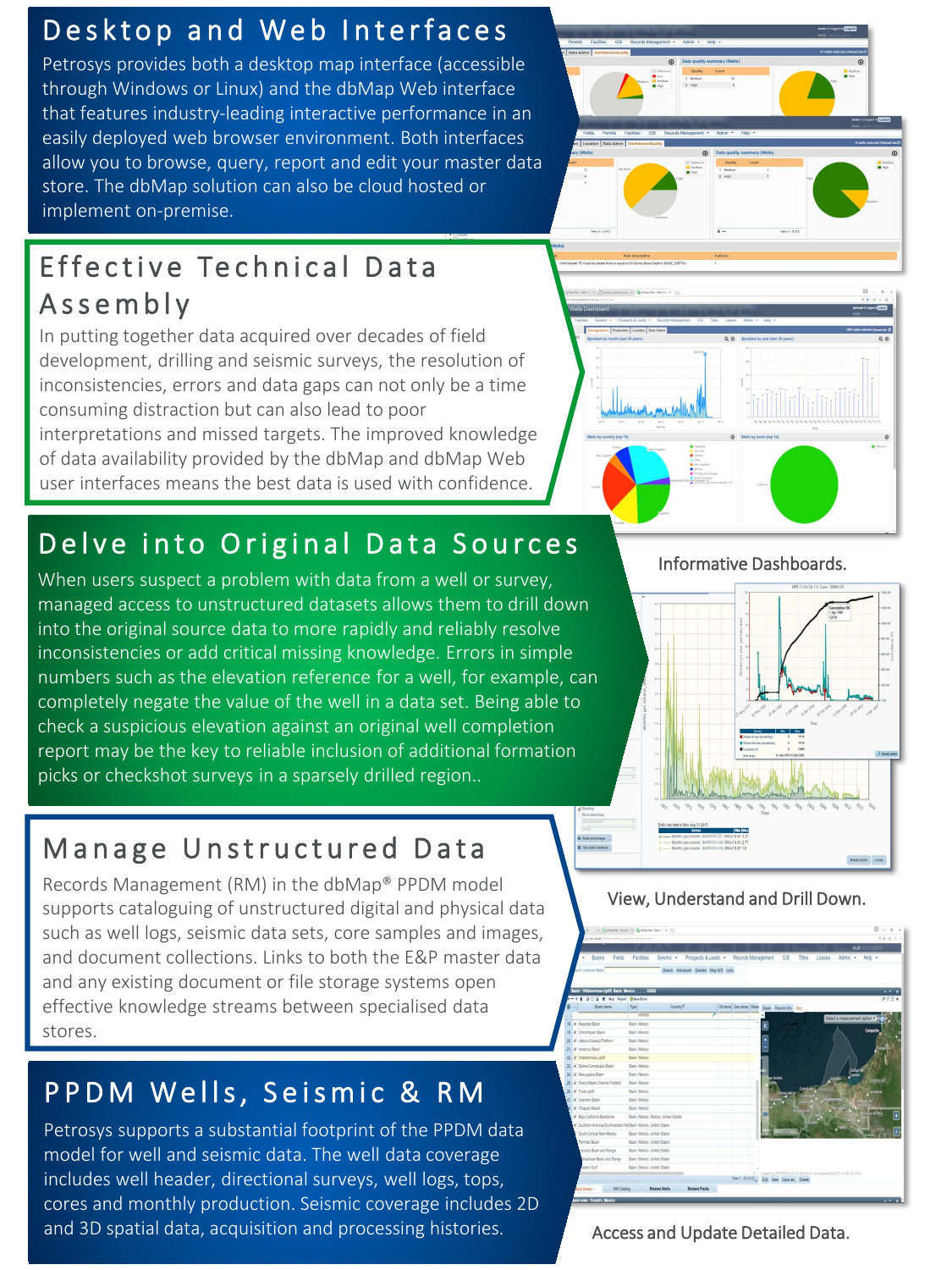### Petrosys are E&P Data Management Specialists

Good data management is at the core of any company, but that doesn't mean the job is easy. Work with Petrosys experts to build a competent and effective data management team and implement solutions that will ensure that your knowledge assets contribute increasing value to corporate performance.

### How Petrosys dbMap® solutions help improve your data management



- Tailor a master data store around the PPDM data model. Optimise database performance and integrity to meet your specific business needs. **1**
- Access Petrosys and other data stores through Windows and Linux dbMap® desktops and provide fast access to a wide audience with the dbMap® Web browser based interface. **2**
- Exchange subsurface and spatial data with third party data stores using Petrosys exchange tools or custom built database functions. **3**
- Reinforce your GIS capability with automated publishing of master data to ArcSDE layers, display of GIS layers in the dbMap® desktop, and EPSG coordinate reference systems support. **4**
- Manage your company's digital and physical records with the ability to store the data near line. Discover and browse online reports, documents and images directly via dbMap® interfaces. **5**
- Work with Petrosys experts to build an effective data management team that will ensure that your knowledge assets contribute to increasing value to corporation performance. **6**

dbMap<sup>®</sup>

#### Data Management **MF PETROSYS**